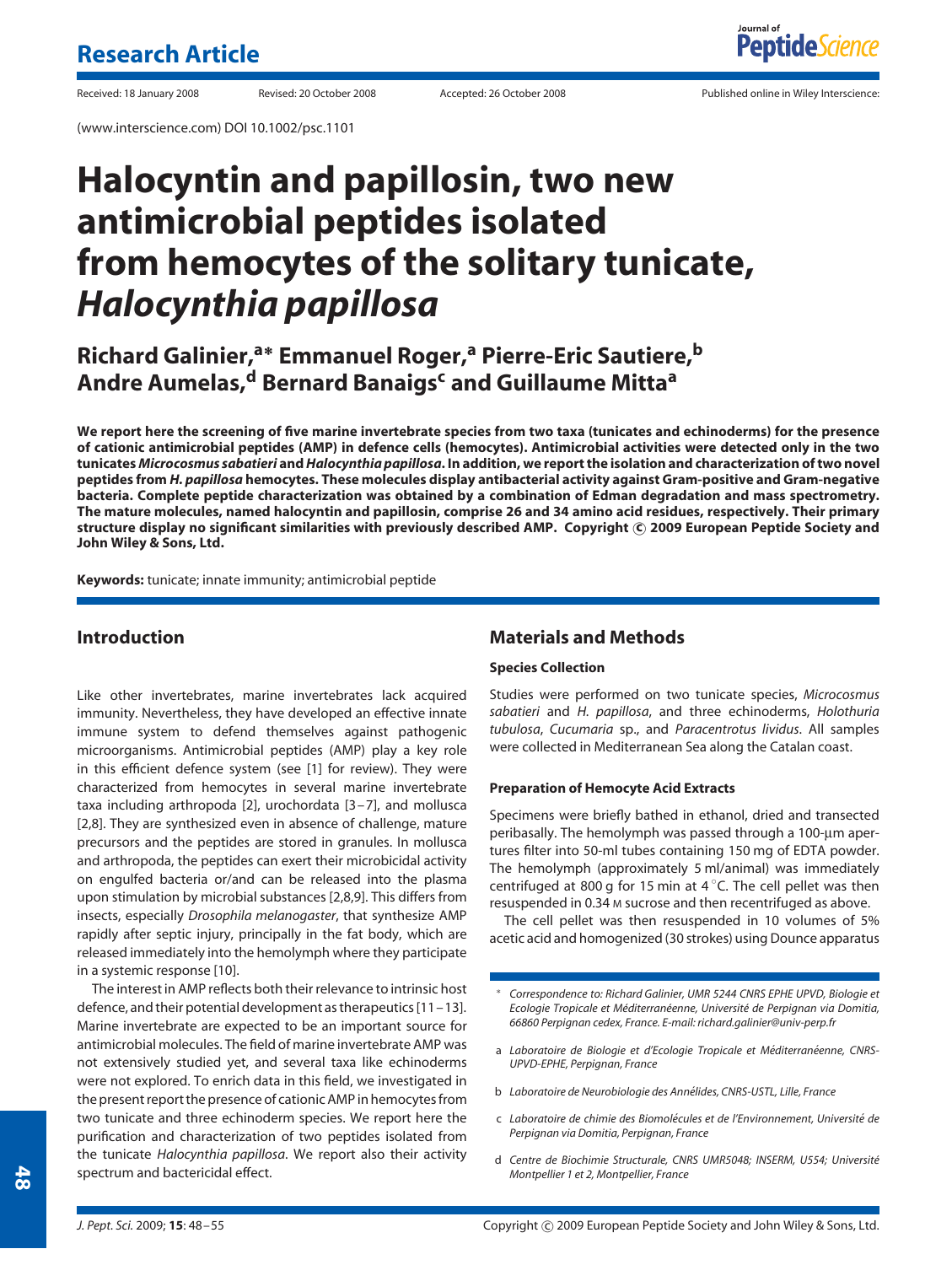(100  $\mu$ m). Thereafter, 20 ml of 5% acetic acid was added and the mixture was stirred overnight at 4  $^\circ$ C. Subsequently, it was centrifuged at 20 000 g for 30 min at 4  $^{\circ}$ C and supernatant was processed immediately.

#### **Solid Phase Extraction**

After washing with acidified water, two successive elutions were performed with 5 and 40% acetonitrile in acidified water. Hemocyte acid extracts were loaded onto Sep-Pak  $C_{18}$  Vac cartridges (Waters Associates) equilibrated in acidified water [0.05% TFA in ultrapure water (UPW): UPW/TFA]. After washing with UPW/TFA, three successive elutions were performed with 10, 60, and 80% acetonitrile in UPW/TFA. The eluted fractions were lyophilized and dissolved in 0.6 ml UPW and tested for antimicrobial activity as described below. Only fractions eluted with 60% acetonitrile were active and submitted to reverse-phase HPLC separation.

#### **HPLC Purification**

All HPLC purification steps were carried out on a Waters Breeze system (Waters 1525, Binary HPLC Pump) equipped with a UV detector (Waters 2487, Dual *λ* Absorbance Detector). Column effluent was monitored by UV absorption at 224 and 280 nm.

*Step (1):* Aliquots of 150 µl of the 60% Sep-Pak fractions were subjected to reverse-phase HPLC on a Symmetry  $C_{18}$  column  $(250$  mm $\times$ 4.6 mm, Waters). Elution was performed with a linear gradient of 5–65% acetonitrile in acidified water over 90 min at a flow rate of 1 ml/min. Fractions corresponding to absorbance peaks were collected in polypropylene tubes, freeze dried, reconstituted in 0.2 ml UPW, and tested for antimicrobial activity as described below.

*Step (2):* Active fractions from the first step were further loaded onto a Symmetry C<sub>8</sub> column (250 mm  $\times$  4.6 mm, Waters). Elution was performed with a linear gradient ranging from  $-10$  to  $+10%$  acetonitrile of the previous elution acetonitrile percentage, in acidified water over 40 min at a flow rate of 1 ml/min. Fractions were collected and treated as above.

*Step (3):* The peptides were purified on a Symmetry  $C_{18}$  column (150 mm  $\times$  2.1 mm, Waters) using the acetonitrile gradient described in step 2 at a flow rate of 0.3 ml/min.

*Step (4):* To ascertain the purity of the peptides, one additional step was performed on a Symmetry  $C_8$  column (150 mm  $\times$  2.1 mm, Waters) at a flow rate of 0.3 ml/min using the acetonitrile gradient described in step 2.

#### **Peptide Primary Structure Determination**

#### *Enzymatic digestion*

As much as 20 pmoles of peptide were submitted to 25 ng of endoproteinase Lys-C (sequencing grade, Boerhinger) in 10 µl of Tris Buffer (25 mm, pH 8.5) containing 1 mm EDTA at 37  $^\circ$ C during 12 h. Desalting of peptides was performed on ZipTip  $C_{18}$  (Millipore) following the protocol supplied by the manufacturer. The digest products were directly analyzed by mass spectrometry and Edman degradation as described below.

#### *Mass spectrometry*

Asmuch as 1 µl of purified peptides, corresponding to 5 pmol, were dissolved in UPW and analyzed by Sandwich method on a Matrixassisted Laser Desorption/Ionization mass spectrometer (Voyager System 4188, Applied Biosystems) as described by Kussmann *et al* [14]. Molecular masses were calculated from a series of multiplecharged protonated molecular ions.

#### *Sequencing*

Purified peptides (20 pmol) were submitted to automated Edman degradation on a pulse-liquid automatic peptide sequencer (Applied Biosystem 492 cLC Protein sequencer).

#### *Peptide synthesis*

Five milligrams of each peptide were chemically synthesized without any modification by the company GENPEP (Prades le Lez, France). The HPLC purities of the peptides were 95% for papillosin and 97% for halocyntin.

#### *Microorganisms*

Bacteria, *Micrococcus luteus* (A270), *Aerococcus viridans* (54.145 T), *Bacillus megaterium* (66.20 T), *Staphylococcus aureus*(65.8 T), *Pseudomonas aeruginosa* (100 720 T), *Enterococcus faecalis* (103 015 T), *Enterobacter aerogenes* (30.86 T), *Salmonella thyphimurium* (60.62 T), *Klebsiella pneumoniae* (82.91 T), *Neisseria gonorrhoeae* (103 711) were purchased from the Pasteur Institute (Collection de l'Institut Pasteur). *Escherichia coli* DH5*α* strain was purchased from Invitrogen.

#### *Antimicrobial assays*

After each purification step, antibacterial activity was monitored by a liquid growth inhibition assay [15]. Briefly, 10 µl aliquots from each resuspended fraction were incubated in microtiter plates with both 100 µl of a *M. luteus* suspension (starting OD<sub>600</sub> of 0.001) and 100  $\mu$ l of an *E. coli* suspension (starting OD<sub>600</sub> of 0.001) in Poor-Broth nutrient medium (PB: 1% Bactotrypton, 0.5% NaCl w/v, pH 7.5). Bacterial growth was assayed by measurement of  $OD_{600}$ after 12-h incubation at 30 ◦ C for *M. luteus* strain and 37 ◦ C for *E. coli* strain.

The minimal bactericidal concentration (MBC) was determined according to the method of Hancock [16]. Peptides were dissolved in a solution containing 0.01% acetic acid and 0.2% bovine serum albumin (BSA) and then serial doubling dilutions of the stock solution were made in 0.01% acetic acid, 0.2% BSA. As much as 10 µl aliquots from each dilution were incubated in sterile 96 well polypropylene microtiter plates with 100 µl of a suspension of bacteria (starting  $OD_{600}$  of 0.001) in Mueller Hinton Broth (MHB) medium (Sigma). Bacterial growth was checked after 18 h incubation under agitation at 30 $^{\circ}$ C or 37 $^{\circ}$ C, depending of the bacterial strain used. The MBC was determined by plating the contents of the first three wells showing no turbidity visible growth of bacteria onto MH agar plates and incubating at 30  $^{\circ}$ C or 37  $^\circ$ C for 18 h. The lowest concentration of peptide that prevented any residual colony formation corresponded to the MBC.

#### *Bactericidal assay*

Purified peptide (10 µl at a concentration 10 times higher than the MIC) was mixed with 90 µl of an exponential phase culture of *M. luteus* or *E. coli* (starting OD<sub>600</sub> of 0.01) in PB and incubated respectively at 30 $^{\circ}$ C or 37 $^{\circ}$ C. Aliquots of 10  $\mu$ l were plated after 0, 3, 10 and 30 min, 2, 6 and 24 h of incubation on nutrient agar and number of colony-forming units was counted after overnight incubation at 30  $^{\circ}$ C or 37  $^{\circ}$ C. Controls consisted in bacterial culture incubated with 10 µl of sterile water.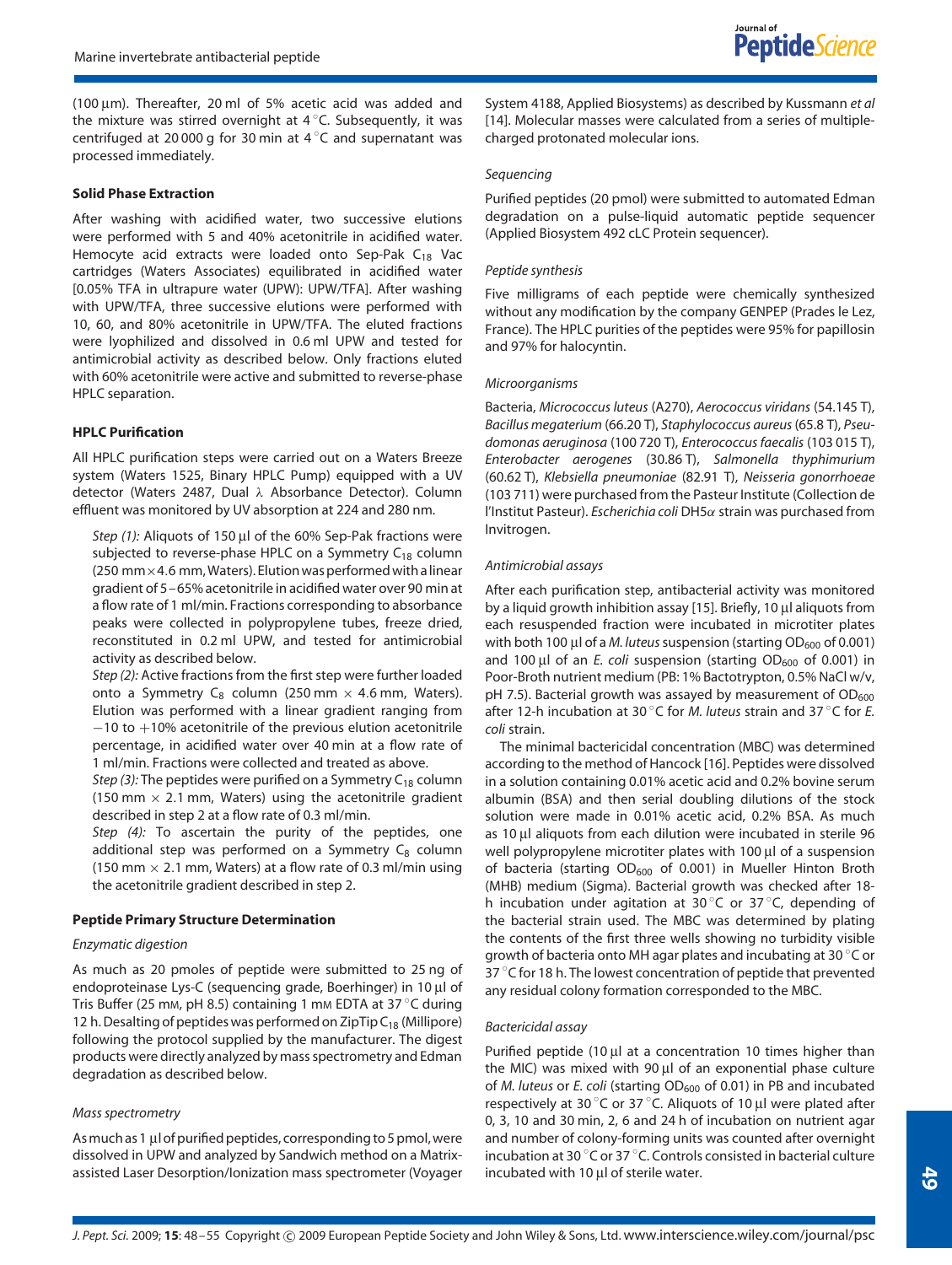#### R. Galinier *et al*.

#### *Hemolytical assay*

Synthetic peptides were dissolved in a solution containing 0.01% acetic acid and 0.2% BSA in order to reach a concentration of 500 µM. Serial doubling dilutions were made from these peptide stock solutions in 0.01% acetic acid and 0.2% BSA. As much as 20 µl of each dilution were added to 180 µl of a solution containing 2.5% v/v of a sheep erythrocytes suspension in PBS. As positive control of hemolysis, 20 µl of a 10% Triton X-100 in PBS were used instead of peptide dilution. The negative control of hemolyze consists of 20 µl of a 0.01% acetic acid and 0.2% BSA solution. The tests were then incubated for 30 min at 37  $^\circ$ C and centrifuged for 3 min at 10 000 g. The supernatants were finally collected and their absorbance measured at 600 nm (AD 340, Beckman Coulter). The hemolytic percentage was calculated as follow:

% hemolysis  $= (A_{600}$  sample  $- A_{600}$  negative control)/  $(A<sub>600</sub>$  positive control  $-$  A<sub>600</sub> negative control) × 100.

#### *Circular dichroïsm spectroscopy analysis*

All CD spectra were recorded at 20 $^{\circ}$ C on a Chirascan dichrograph (Applied Photophysics) in a quartz cell with an optical path of 0.5 mm. The peptides were initially dissolved in water at a concentration of 0.2 mg ml<sup>-1</sup> for halocyntin (0.74 10<sup>-4</sup> м l<sup>-1</sup>) and 0.33 mg ml $^{-1}$  for papillosin (1.0 10 $^{-4}$  M l $^{-1}$ ). Spectra were recorded both in water and in presence of increasing amounts of TFE up to 70%. The spectra are an average of three scans recorded from 180 to 260 nm with a scan speed of 0.7 nm s<sup> $-1$ </sup>. The percentages of the various secondary structures were calculated with theDICHROWEB software [17].

#### *Helical wheel representation of an amino acid sequence*

The amino acid side chains are projected down the axis (the axis of an alpha helix, orthogonal to the paper plane). As an ideal alpha helix consists of 3.6 residues per complete turn, the angle between two residues is chosen to be 100 degrees and thus there exists a periodicity after five turns and 18 residues. The figure is a snaphot of a Java Applet written by Edward K. O'Neil and Charles M. Grisham (University of Virginia in Charlottesville, Virginia). The applet is accessible at http://cti.itc.Virginia.EDU/∼cmg/Demo/wheel/wheelApp.html.

## **Results**

#### **Isolation of Antimicrobial Peptides from Hemocytes**

Acid extracts were prepared with 160 ml of hemolymph from 17 *M. sabatieri*, 30 *H. papillosa*, 6 *H. tubulosa*, 23 *Cucumaria* sp. and 24 *P. lividus* specimens. After a first fractionation step on Sep-Pak cartridges (see Section on Materials and Methods), only fractions eluted with 60% acetonitrile were active and submitted to reverse-phase HPLC separation. For the three echinoderm species, no antimicrobial activity was detected in the eluted fractions from the first round of reverse-phase HPLC purification, and no subsequent purification steps were performed. For both tunicate species, several active fractions were obtained after reversedphase HPLC. Activities against *M. luteus* and *E. coli* were assayed all along the elution gradient ( $5-65%$ ) revealing several fractions with antibacterial activities (Figure 1(a) and (b)). Nineteen antibacterial fractions were obtained for *Microcosmus sabatieri* and five for *H. papillosa*, ranged between 19 and 40% acetonitrile, and between



**Figure 1.** *Reverse-phase HPLC of acidic extracts obtained from tunicate hemocytes.* After prepurification by solid phase extraction, the material present in the fraction eluted with 60% acetonitrile was loaded onto a reverse-phase C<sub>18</sub> column. Elution for this first step HPLC purification was performed with a linear gradient (dotted line) from 5 to 65% acetonitrile over 90 min at a flow rate 1 ml/min. Absorbance peaks were monitored at 224 nm (solidfull line). Chromatograms from *Halocynthia papillosa* (a) and *Microcosmus sabatieri* (b) are represented. Black squares indicate fractions with antimicrobial activities. Fraction H5 contain the future purified halocyntin and papillosin antimicrobial peptides (a), whereas fraction M2 contains the isolated but non characterized antimicrobial peptide from *M. sabatieri* (b). Chromatograms from last reverse-phase purification steps on C<sub>8</sub> column of halocyntin (c) and papillosin (d) are also presented. Arrows indicate fractions containing the antimicrobial peptide of interest.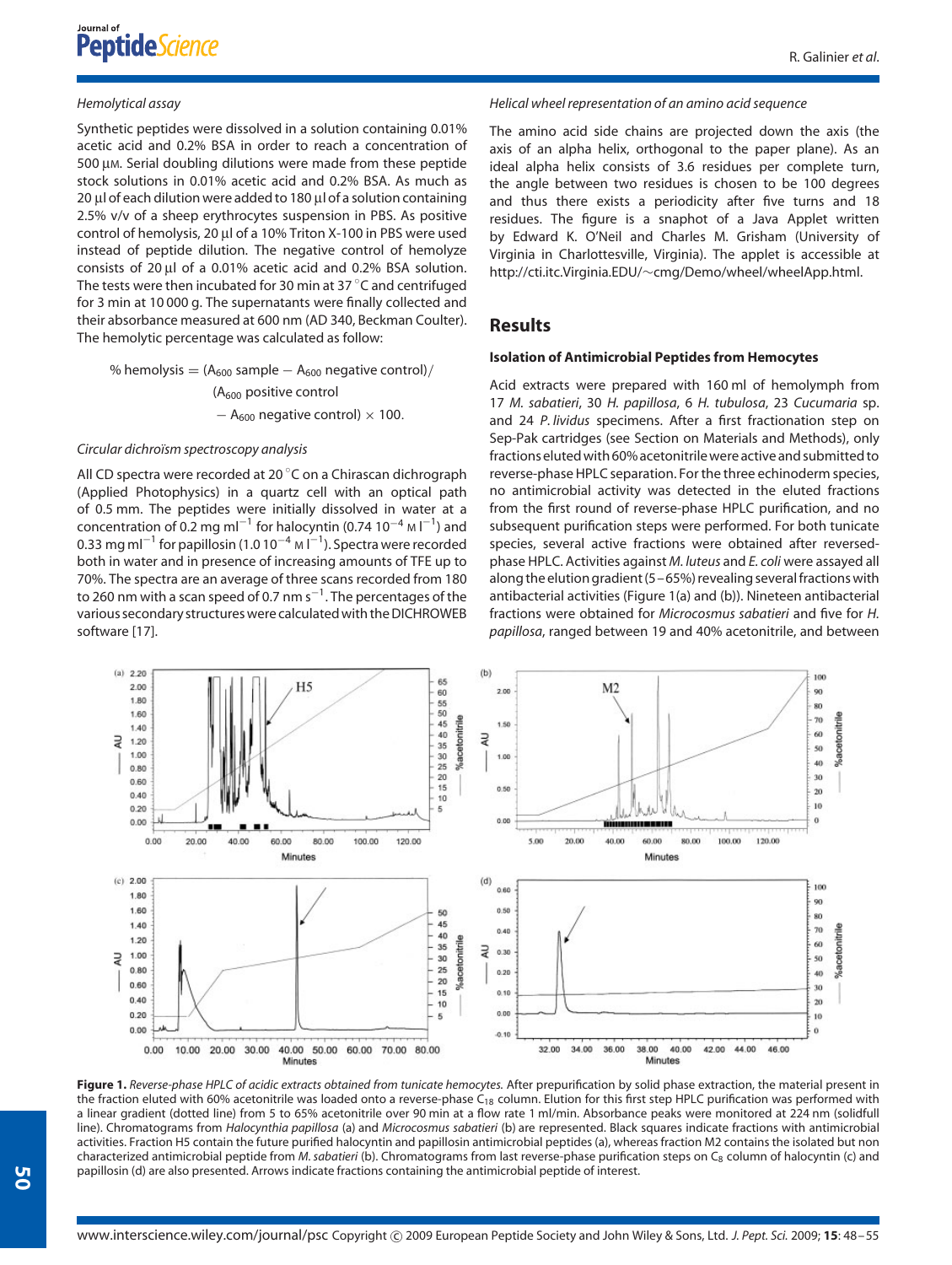16 and 34% acetonitrile, respectively. Concerning *M. sabatieri*, the initial active fractions were also submitted to the three additional purification steps, and one peptide was completely purified from initial fraction M2 (Figure 1(b)). However, the amount was not sufficient for biochemical characterization. The present study focuses exclusively on the antibacterial molecules eluted around 30–32% acetonitrile fraction from *H. papillosa* (Figure 1(a), fraction H5). These fractions were submitted to three additional reversephase HPLC purification steps. For other fractions, activities were lost during subsequent purification steps. Finally, two peptides were purified from the fraction H5 of these hemocyte acidic extracts (Figure 1(c) and (d)).

#### **Primary Structure of Isolated Antimicrobial Peptides**

Mass spectrometry and analysis of the wide-scan spectrum revealed deduced molecular masses of 2731.55 and 3318.44 Da for the two molecules isolated from the fraction H5 (Figure 1(a)). For each peptide, only one mass was obtained, illustrating the purity of the molecules. These peptides were sequenced by Edman degradation.

An incomplete 22 residues NH<sub>2</sub>-terminal sequence was obtained for the first peptide: FWGHIWNAVKRVGANALHGAVT. The complete biochemical characterization was achieved after enzymatic digestion of this peptide with an endoproteinase Lys-C. After digestion, the analysis by mass spectrometry revealed two cleavage products of 1257.48 and 1492.68 Da. These two subpeptides were also sequenced by Edman degradation and gave respectively the sequences: FWGHIWNAVK and RVGANALHGAVTGALS. The combination of all these data gives the complete sequence of this first peptide: FWGHIWNAVKRVGANALHGAVTGALS. This 26 amino acid sequence has a calculated monoisotopic mass of 2731.45 Da, which is in good agreement with the mass measured for the isolated peptide (2731.55 Da). Searches in sequence databases did not yield any homology with known peptides and we propose the name of halocyntin for this novel cationic antibacterial peptide.

For the second peptide, the following 34 amino acid sequence was obtained by Edman degradation: GFWKKVGSAAWG-GVKAAAKGAAVGGLNALAKHIQ. This sequence has a calculated monoisotopic mass of 3318.85 Da, which is also in agreement with the mass measured for the purified peptide (3318.44 Da). As no homology with known peptide was found in databases, we have chosen the name of papillosin for this second cationic antibacterial peptide.

#### **Antimicrobial Activity Spectrum and Bactericidal Assay of Halocyntin and Papillosin**

Activity spectrum against a variety of bacterial strains of both native and synthetic peptides was investigated (Table 1). Whereas enough native halocyntin (104 nmol) was available to perform these tests, only 28 nmol of native papillosin was obtained after the purification steps. Consequently, native papillosin tests were restricted to *M. luteus, S. aureus* (Gram-positive bacteria) and *E. Coli* (Gram-negative bacteria). All other strains were tested with synthetic papillosin. For comparison, the activity spectrum of synthetic halocyntinwasalso determined(Table 1).The differences between synthetic and native peptides are probably due to approximative estimation of native peptide amount given by Edman degradation protocol. Indeed, synthetic halocyntin is always four fold more active than the native form, while synthetic papillosin is two fold less active than the native one. These differences in activity are identical for all bacterial strains.

**Table 1.** Minimal bactericidal concentration (MBC) of halocyntin and papillosin

| Bacteria                                                        | Halocyntin MBC (μM) |                | Papillosin MBC (µM) |               |  |  |  |  |
|-----------------------------------------------------------------|---------------------|----------------|---------------------|---------------|--|--|--|--|
|                                                                 | <b>Native</b>       | Synthetic      | <b>Native</b>       | Synthetic     |  |  |  |  |
| Gram-positive bacteria                                          |                     |                |                     |               |  |  |  |  |
| M. luteus                                                       | $1.56 - 3.13$       | $0.39 - 0.78$  | $0.13 - 0.25$       | $0.19 - 0.39$ |  |  |  |  |
| S. aureus                                                       | $6.25 - 12.50$      | $1.56 - 3.13$  | $0.5 - 1.00$        | $1.56 - 3.13$ |  |  |  |  |
| B. megaterium                                                   | $0.75 - 1.56$       | $0.39 - 0.78$  | <b>ND</b>           | $0.05 - 0.10$ |  |  |  |  |
| A. viridans                                                     | $3.13 - 6.25$       | $0.78 - 1.56$  | <b>ND</b>           | $0.19 - 0.39$ |  |  |  |  |
| E. faecalis                                                     | $6.25 - 12.50$      | $1.56 - 3.13$  | <b>ND</b>           | $0.78 - 1.56$ |  |  |  |  |
| Gram-negative bacteria                                          |                     |                |                     |               |  |  |  |  |
| E. coli DH5 $\alpha$                                            | $6.25 - 12.50$      | $6.25 - 12.50$ | $0.25 - 0.50$       | $0.78 - 1.56$ |  |  |  |  |
| S. typhimutium                                                  | $50 - 100$          | $12.50 - 25$   | <b>ND</b>           | $0.78 - 1.56$ |  |  |  |  |
| P. aeruginosa                                                   | >100                | $25 - 50$      | <b>ND</b>           | $3.13 - 6.25$ |  |  |  |  |
| E. aerogenes                                                    | $25 - 50$           | $6.25 - 12.50$ | <b>ND</b>           | $0.78 - 1.56$ |  |  |  |  |
| K. pneumoniae                                                   | $12.50 - 25$        | $1.56 - 3.13$  | <b>ND</b>           | $0.39 - 0.78$ |  |  |  |  |
| N. gonorrhoeae                                                  | $25 - 50$           | ND             | ND                  | ND            |  |  |  |  |
| MBC were determined by testing different concentrations of both |                     |                |                     |               |  |  |  |  |

native and synthetic peptides in liquid growth inhibition assays against different bacterial strains according to the Hancock method. MBC values are expressed in µM. ND is used for Not Done.

In liquid growth inhibition, halocyntin had marked activity against Gram-positive strains, and more particularly *M. luteus, B. megaterium,* and *A. viridans*(0*.*39 µM *<* MBC *<* 1*.*56 µM). Activities against *S. aureus* and *E. fæcalis* were also found (1*.*56 µM *<* MBC *<* 3*.*13 µM). Halocyntin activity against Gram-negative bacteria was significantly lower with MBC between 6.25 and 50 µm, except against *K. pneumoniae* (1*.*56 µM *<* MBC *<* 3*.*13 µM).

Papillosin showed important antibacterial activities against both Gram-positive and Gram-negative bacteria. Growth inhibition of Gram-positive bacteria was particularly strong for *M. luteus, B. megaterium,* and *A. viridans* (0*.*05 µM *<* MBC *<* 0*.*39 µM), whereas *S. aureus* growth was less affected (1*.*56 µM *<* MBC *<* 3*.*13 µM). In contrast to halocyntin, papillosin also has a strong activity against Gram-negative bacteria (0*.*39 µM *<* MBC *<* 1*.*56 µM), except for *P. aeruginosa* (3*.*13 µM *<* MBC *<* 6*.*25 µM).

In summary, papillosin possess potent activities against Grampositive and Gram-negative bacteria. Halocyntin is active against all the Gram-positive bacteria tested but its activity against Gramnegative bacteria is effective but much less potent. In addition, for all strains tested, papillosin present a higher antibacterial activity than halocyntin.

#### **Hemolytical Activity**

Peptides hemolytical activity was assessed toward sheep red blood cells (Figure 2). Integrity of red blood cells was not affected by papillosin at all concentrations tested. In contrast, hemolytical activity was detected for halocyntin concentrations higher than 3*.*13 µM, reaching 22% hemolysis at 50 µM.

#### **Circular Dichroism Study**

CD spectra of halocyntin and papillosin were recorded in water and in presence of various percentages of TFE (Figure 3). The two peptides displayed a very similar behavior. In water, a typical random coil spectrum was obtained. In presence of TFE, their spectra were progressively modified with characteristic bands at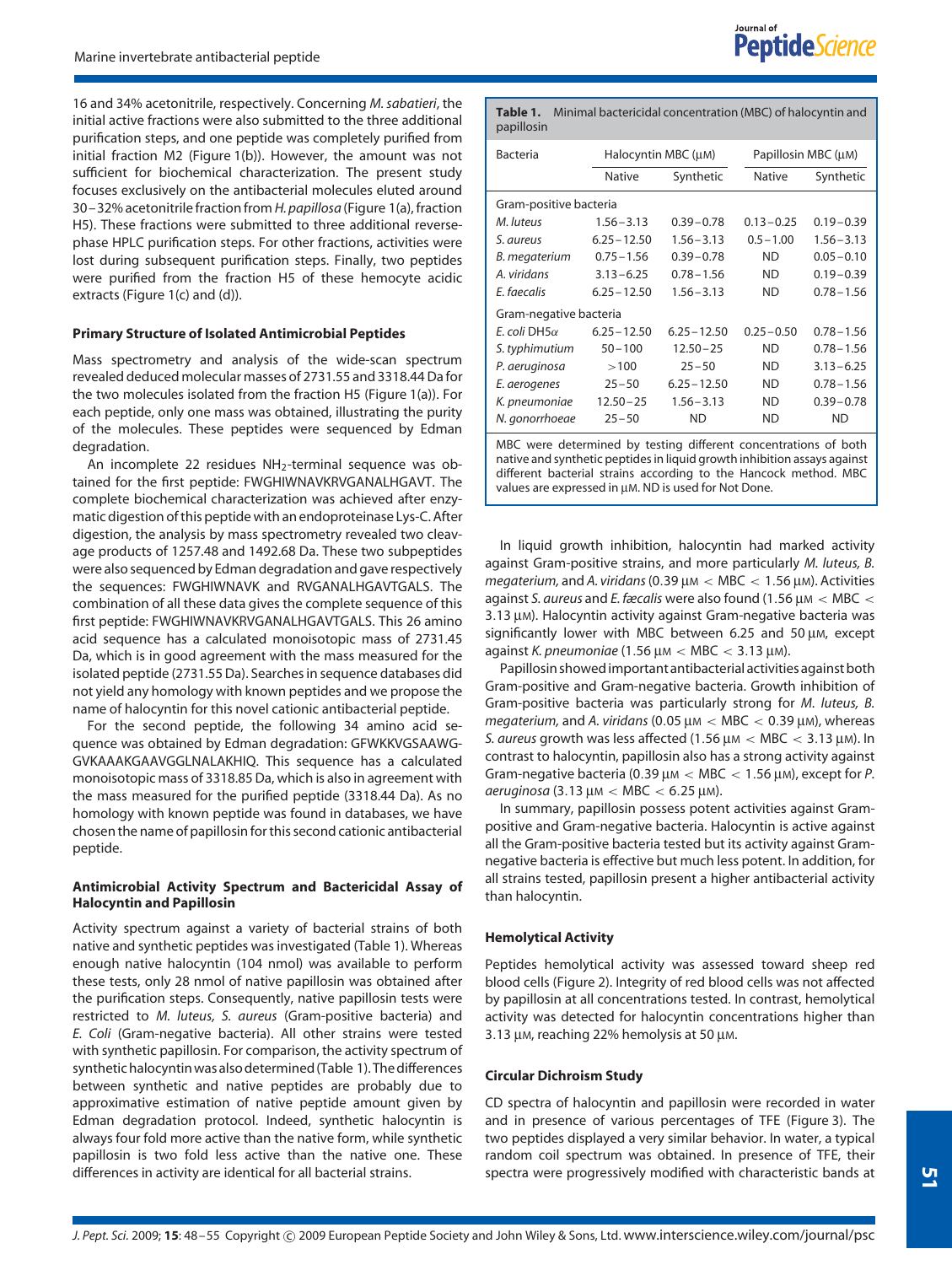



**Figure 2.** *Peptides hemolytic activity.* Triton-X100 10% was used as control of 100% hemolysis and an acid acétic/BSA solution as negative control. Hemolytic activity was assessed toward sheep erythrocytes. Percentage hemolysis was calculated with the following equation: % hemolysis =  $(A_{600} \text{ sample} - A_{600} \text{ negative control})/$ ( $A_{600}$  positive control  $A_{600}$  negative control) × 100. Percentage hemolysis values are represented by black squares for halocyntin and black triangles for papillosin.

190, 208, and 222 nm (50% TFE spectrum) and an increase of the mean residue ellipticity at 222 nm consistent with an *α*-helical structure. With 50% of TFE, 60 and 74% of helix were observed for halocyntin and papillosin, respectively. At 70% of TFE, the two spectra remained very similar, indicating that there are no significant conformational changes for a higher percentage of TFE. The 204-nm isodichroic point suggests an equilibrium between random coil and *α*-helical conformations.

# **Discussion**

In a context of new bioactive molecules with antimicrobial activity research,marine environmentisprobably the onewith the greatest potential. Indeed, its biodiversity is unique as it is estimated that between 50 and 80% of all life forms are present only in oceans. On 33 known animal phyla, 32 are present in aquatic environment, among which 21 are exclusively marine.

AMP have been isolated from bacteria, viruses, plants, and animals. They are also called 'natural antibiotics', and they are of extraordinary pharmaceutical interest. Around 700 AMP have already been isolated until now [13] and several originate from marine invertebrates [1].

We report here the screening for antibacterial peptides in five marine invertebrate species. We focused on cationic peptides because it represents the largest group of AMP. Previous works have shown that hemocytes are a tissue of choice for screening in marine invertebrates [4,6,7,18–20]. Our screening for AMP was then not exhaustive, but voluntary oriented on cationic peptides in hemocytes.

Our results show that all tested species possess antimicrobial activity in crude extracts. For the three echinoderm species, these activities were rapidly lost after first purification steps. This indicates that the detected antimicrobial activities could be associated to other molecules than cationic peptides in the extracts. This is in accordance with previous work that revealed the presence of many different antimicrobial nonpeptidic compounds in echinoderms. These molecules are naphtoquinone pigments [21], steroidal glycosides [22], complement like substances [23], lysozymes [24], or polyhydroxylated sterols [25]. They are present in various tissue from the coelomocytes to the body walls [26]. Only one work indicate the potential presence of an AMP in the echinoderm *Cucumaria frondosa* [27], but it has not been characterized.

In contrast, we revealed antimicrobial activities on the basis of cationic peptides in both tunicate species. We purified one cationic AMP from hemocytes of *M. sabatieri*. However, the small quantity of pure peptide did not allow for complete biochemical characterization. In addition, we fully characterized two new antibacterial peptides from the hemocytes of the solitary tunicate *H. papillosa*, that we named halocyntin and papillosin.

AMP, also known as cationic host defense peptides are diverse in their sequence and structure. They are small in size, contain rarely more than 45 residues, they have at least two positive charges and are generally amphipathic with hydrophilic and hydrophobic residues spatially well-separated. Most AMP have more than 50% hydrophobic amino acids and a lower proportion of both neutral polar and negatively charged residues.

Several AMP have already been isolated and characterized from hemocytes of different tunicate species. Halocyamine A and B were the first, isolated from the solitary ascidian *Halocynthia roretzi* [28]. These two small tetrapeptides are reported to have antimicrobial activity against both Gram-negative and Gram-positive bacteria, but also to have cytotoxic activities against different eucaryote cell strains. Another short AMP was characterized : an octapeptide named plicatamide and isolated from *Styela plicata* [29]. Despite its small size and its modest cationic properties, its antibacterial activity is very potent. It forms cation-selective channels in model lipid bilayers composed of bacterial lipids. *S. aureus* respond to plicatamide exposure with a massive potassium efflux that begins within seconds [30]. Moreover, like halocyamines, it is characterized by an oxidatively decarboxylated aromatic Cterminal residue, conferring proteolytic resistance. Several AMP were also characterized from the solitary ascidian *Styela clava*. A first group of five AMP named styelin A–E was characterized [4,31]. The styelins are highly basic polypeptides, encoded as prepropeptides, and are effective against Gram-negative and Gram-positive bacteria, with low MICs. Styelin D and E differed significantly from styelins A–C, and it has been shown that these molecules could be subjected to different post-translational modifications probably involved in the control of activity under low-pH or high-salt conditions [32]. A second group of AMP, clavanins A–E was also isolated from *S. clava* hemocytes [6,33]. The clavanins are a family of *α*-helical, amphipathic, histidine-rich AMP of 23 amino acids that exhibit*C*-terminal amidation. Also expressed as prepropeptides, the molecules are broadly effective against Gram-positive bacteria, and also against some Gram-negative bacteria. It was shown that their mode of action is pH-dependent [34]. At neutral pH, clavanins interact nonspecifically with the bacterial membrane as well as artificial phospholipid bilayers and form an ionophore accross the membrane. Under acidic conditions, the membrane is still the target, but clavanins do not interact with phospholipids. They seem to target membrane proteins that generate transmembrane ion gradients. It has been suggested that clavanins could adopt a flexible hydrophobic conformation allowing interaction with transmembrane protein, disturbing the ion flux accross the membrane. Clavaspirin was also purified from the same species [7]. If the preproclavaspirin cDNA presents exactly the same structure than those of clavanins, the mature peptide displays weak similarities with clavanins. It has been suggested that clavaspirin nucleotides have been inserted into a preexisting clavanin gene by some recombination event [7]. Such recombination events have participated in expanding the diversity of cathelicidins, a family of AMP from the innate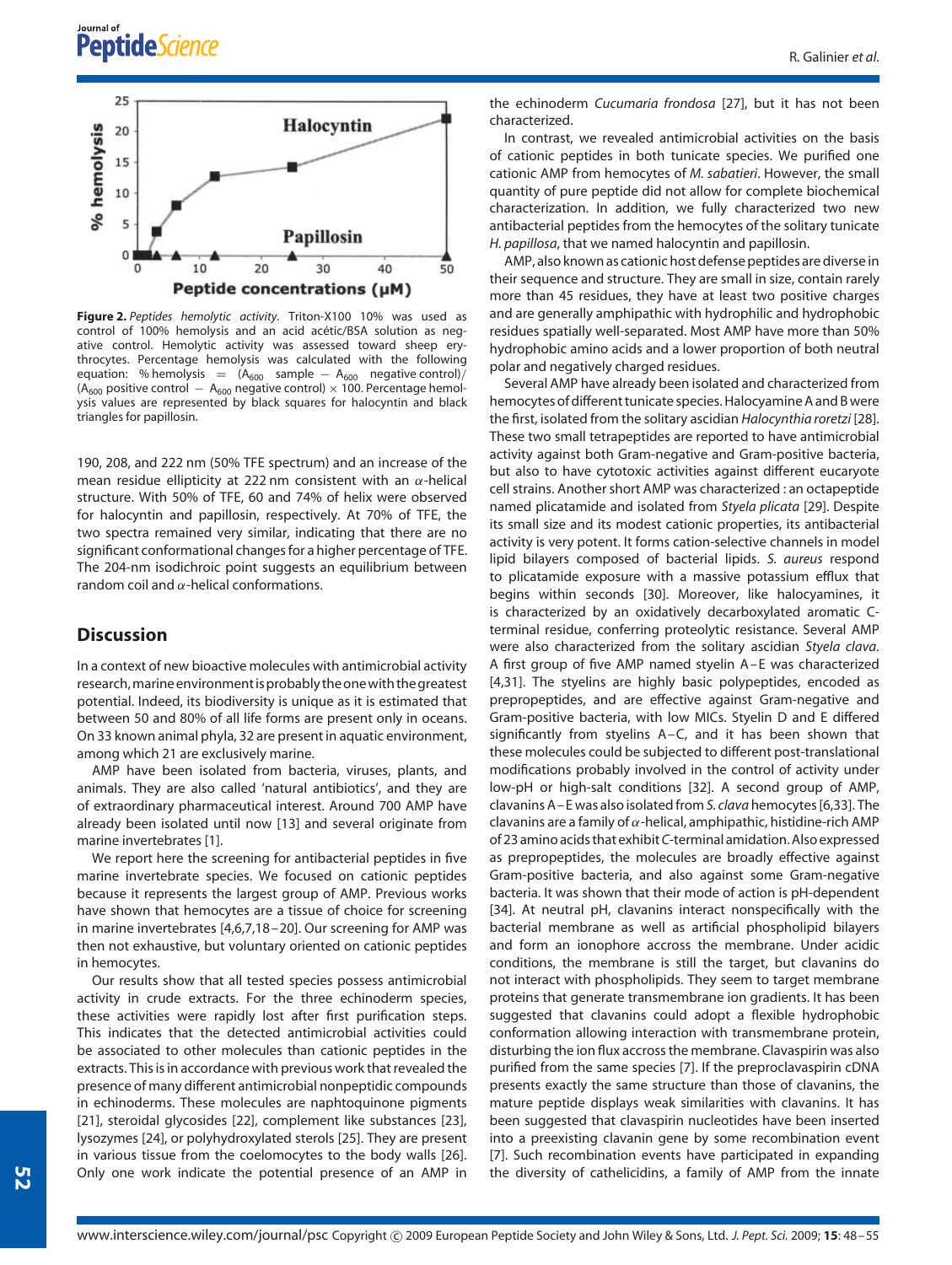immune system of mammals [35]. Finally, a fourth tunicate species, *Halocynthia aurantium*, provided two other AMP. The first, dicynthaurin, is composed of two 30-residue monomers without any sequence homology to other tunicate AMP [5]. Molecules are *C*-terminally amidated and linked covalently with a single cysteine disulfide bond. In a membrane mimetic system, it adopts *α*-helical conformation. It possesses a broad activity spectrum against Gram-negative and Gram-positive bacteria. The second, halocidin, is composed of two subunits containing 18 and 15 amino acid residues that are linked by a single disulfide bond [3]. It has been demonstrated that the 18 residues monomer was more active than the heterodimer or the 15 residue monomer against different bacterial strains.

Analysis of halocyntin and papillosin sequence properties (Table 2) clearly shows that both peptides present physical and chemical characteristics of AMP. Papillosin is longer than halocyntin and has also a higher net charge (Table 2). Theoretical data suggest that halocyntin is slightly more hydrophobic than papillosin. This was confirmed by HPLC data: halocyntin is eluted later (28% acetonitrile) than papillosin (25% acetonitrile) during the last reverse-phase purification step on a  $C_8$  column (Figure 1(c) and (d)). Moreover, halocyntin possesses an aromatic residue (phenylalanine) in *N*-terminal position that is considered to play a role in antimicrobial activity [36]. Their bacteriolytic activity was assessed *in vitro*. Both molecules are strongly active against Gram-positive bacteria. However, papillosin presents an activity until 8 times higher than halocyntin, depending on the bacteria. Papillosin also possess a high antibacterial activity against a panel of Gram-negative bacteria, while halocyntin only present a limited activity against these bacterial strains. The MBC determined for papillosin are more often around or below 1 µm. Moreover, this last peptide presents no hemolytical activity toward sheep red blood cells (in contrast to halocyntin). In conclusion, papillosin seems to be a promising candidate for future studies aimed to evaluate its putative use as therapeutics.

Cationic host defense peptides can be classified in four groups, based on their structure: (i) amphiphatic *α*-helical, (ii) ß-sheet structures stabilized with several disulphide bonds, (iii) extended structures, and (iv) loop structures with one disulphide bond [13]. Analyses by the secondary structure prediction software GOR 4 [37], revealed an *α*-helical structure for both peptide, from residue 7 to 17 for halocyntin, and from residue 9 to 30 for papillosin. Both for halocyntin and papillosin, the predicted *α*-helix was experimentally supported by CD experiments performed on synthetic peptides (Figure 3). Indeed, the two synthetic peptides which are in random coil in water displayed a high propensity to generate *α*-helical structures in presence of TFE. The structure prediction tool of the antimicrobial peptide database (APD) [38] free online at http://aps.unmc.edu/AP/main.php, also confirmed the possibility to form *α*-helices for both peptides. It also revealed that such helices might be amphiphatic as at least 11 residues for a total of 26 may be situated on the same hydrophobic surface for halocyntin, and at least 14 from 34 for papillosin. The amphiphatic nature of both peptides which mean the segregation of hydrophobic and nonhydrophobic residues is represented by wheel diagrams (Figure 4).

Moreover, alignments with the most similar peptide in the APD, find pleurocidin (AP00166) for halocyntin and adenoregulin (AP00001) for papillosin, two amphiphatic *α*-helical structure peptides. This kind of peptide is assumed to destabilize the cytoplasmic membrane, causing its permeabilization. The selectivity for microbial membrane is thought to be due to their high content of anionic lipids on the surface, the high electrical-potential gradient across this membrane, and their lack of cholesterol, supporting a good interaction with cationic peptides [39].

In conclusion, this study shows that hemolymphs of the three echinoderm species *H. tubulosa, Cucumaria* sp. and *P. lividus* contain no cationic peptide host defence, which is in agreement with previous attempts to isolate this kind of molecules from other echinoderm species [26]. However, this study reveals the



**Figure 3.** *Circular dichroism spectra* for halocyntin (0.74 10<sup>-4</sup> M l<sup>-1</sup>) and papillosin (1.0 10<sup>-4</sup> M l<sup>-1</sup>). The spectra were obtained in water, and in presence of 20, 30, and 50% of TFE.

| Table 2.<br>Halocyntin and papillosin amino acid sequences and physico-chemical properties |                                    |                   |        |                             |                               |  |
|--------------------------------------------------------------------------------------------|------------------------------------|-------------------|--------|-----------------------------|-------------------------------|--|
| Peptide                                                                                    | Amino acid sequence                | Total<br>residues | Charge | <b>Isoelectric</b><br>point | Total<br>hydrophobic ratio(%) |  |
| Halocyntin                                                                                 | FWGHIWNAVKRVGANALHGAVTGALS         | 26                | $+4$   |                             | 53                            |  |
| Papillosin                                                                                 | GFWKKVGSAAWGGVKAAAKGAAVGGLNALAKHIO | 34                | $+6$   | 10.6                        | 52                            |  |

Net charges and total hydrophobic ratio were calculated from ADP web site (http://aps.unmc.edu/AP/main.php). Isoelectric points were defined thanks to the Compute pl/Mw tool of the Expasy website (http://www.expasy.org/tools/pi\_tool.html).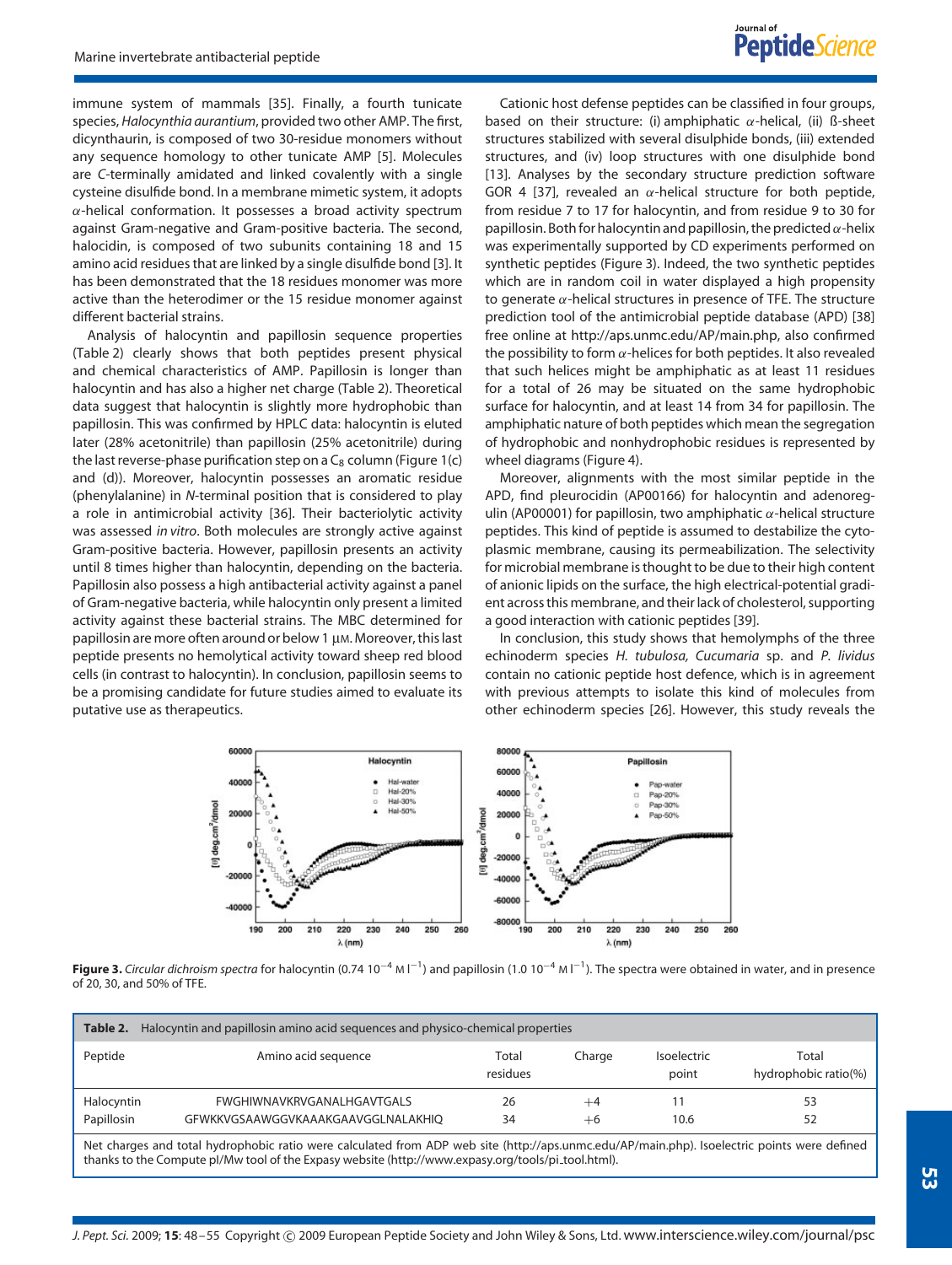

**Figure 4.** *Helical wheel diagrams.* Residues 1–18 of halocyntin (a) and residues 2–19 of papillosin (b) are shown, with the polar residues shaded gray. The clearly evident clustering of polar and apolar residues imparts amphipathicity.

presence of AMP in both tunicate species, *M. sabatieri* and *H. papillosa*. We characterized two peptides, halocyntin and papillosin from *H. papillosa*. An *α*-helical structure was predicted for each peptide, and we found that both molecules were active either against a panel of Gram-positive and -negative bacteria, with a higher antimicrobial activity for papillosin. The proteinbinding potential or Boman index [40] is 0.06 for halocyntin and −0*.*27 for papillosin. These two low values indicate that both peptides selectively interact with the lipids of the microbial membrane, and not with proteins. It means that both peptides represent a good antibacterial drug candidate without many side effects. In combination with the lack of hemolytical activity toward sheep red blood cells for papillosin and also for halocyntin at low concentration, these data indicate that the two peptides represent potential candidates for pharmaceutical assays. These molecules are protected by two international patents (WO 2004/081 024 A2 and WO 2004/081 214 A1).

#### **Acknowledgements**

Collection of the tunicate and echinoderm samples were conducted by Mikel Becerro. Thanks to Daniel Auguin for his help in recording CD data. The authors are grateful to Jean Bobo and Vézians Dupont for their participation in some HPLC purification steps and antimicrobial activity tests.

### **References**

- 1. Tincu JA, Taylor SW. Antimicrobial peptides from marine invertebrates. *Antimicrob. Agents Chemother.* 2004; **48**: 3645–3654.
- 2. Bachere E, Gueguen Y, Gonzalez M, de Lorgeril J, Garnier J, Romestand B. Insights into the anti-microbial defense of marine invertebrates: the penaeid shrimps and the oyster Crassostrea gigas. *Immunol. Rev.* 2004; **198**: 149–168.
- 3. Jang WS, Kim KN, Lee YS, Nam MH, Lee IH. Halocidin: a new antimicrobial peptide from hemocytes of the solitary tunicate, Halocynthia aurantium. *FEBS Lett.* 2002; **521**: 81–86.
- 4. Lee IH, Cho Y, Lehrer RI. Styelins, broad-spectrum antimicrobial peptides from the solitary tunicate, Styela clava. *Comp. Biochem. Physiol., B Biochem. Mol. Biol.* 1997; **118**: 515–521.
- 5. Lee IH, Lee YS, Kim CH, Kim CR, Hong T, Menzel L, Boo LM, Pohl J, Sherman MA, Waring A, Lehrer RI. Dicynthaurin: an antimicrobial peptide from hemocytes of the solitary tunicate, Halocynthia aurantium. *Biochim. Biophys. Acta* 2001; **1527**: 141–148.
- 6. Lee IH, Zhao C, Cho Y, Harwig SS, Cooper EL, Lehrer RI. Clavanins, alpha-helical antimicrobial peptides from tunicate hemocytes. *FEBS Lett.* 1997; **400**: 158–162.
- 7. Lee IH, Zhao C, Nguyen T, Menzel L, Waring AJ, Sherman MA, Lehrer RI. Clavaspirin, an antibacterial and haemolytic peptide from Styela clava. *J. Pept. Res.* 2001; **58**: 445–456.
- 8. Mitta G, Vandenbulcke F, Roch P. Original involvement of antimicrobial peptides in mussel innate immunity. *FEBS Lett.* 2000; **486**: 185–190.
- 9. Kurata S, Ariki S, Kawabata S. Recognition of pathogens and activation of immune responses in Drosophila and horseshoe crab innate immunity. *Immunobiology* 2006; **211**: 237–249.
- 10. Hoffmann JA, Reichhart JM. Drosophila innate immunity: an evolutionary perspective. *Nat. Immunol.* 2002; **3**: 121–126.
- 11. Hancock RE. Cationic antimicrobial peptides: towards clinical applications. *Expert. Opin. Investig. Drugs* 2000; **9**: 1723–1729.
- 12. Hancock RE. Host defence (cationic) peptides: what is their future clinical potential? *Drugs* 1999; **57**: 469–473.
- 13. Mookherjee N, Hancock RE. Cationic host defence peptides: innate immune regulatory peptides as a novel approach for treating infections. *Cell. Mol. Life Sci.* 2007; **64**: 922–933.
- 14. Kussmann M, Lassing U, Sturmer CA, Przybylski M, Roepstorff P. Matrix-assisted laser desorption/ionization mass spectrometric peptide mapping of the neural cell adhesion protein neurolin purified by sodium dodecyl sulfate polyacrylamide gel electrophoresis or acidic precipitation. *J. Mass Spectrom.* 1997; **32**: 483–493.<br>15. Bulet P,
- Cociancich S, Dimarcq JL, Lambert J, Reichhart JM, Hoffmann D, Hetru C, Hoffmann JA. Insect immunity. Isolation from a coleopteran insect of a novel inducible antibacterial peptide and of new members of the insect defensin family. *J. Biol. Chem.* 1991; **266**: 24520–24525.
- 16. Amsterdam D. Susceptibility testing of antimicrobials in liquid media. In *Antibiotics in Laboratory Medicine*, 4th edn, Loman V (ed.). Williams and Wilkins: Baltimore, 1996; 52–111.
- 17. Lobley A, Whitmore L, Wallace BA. DICHROWEB: an interactive website for the analysis of protein secondary structure from circular dichroism spectra. *Bioinformatics* 2002; **18**: 211–212.
- 18. Khoo L, Robinette DW, Noga EJ. Callinectin, an Antibacterial Peptide from Blue Crab, Callinectes sapidus, Hemocytes.*Mar. Biotechnol.(NY)* 1999; **1**: 44–51.
- 19. Mitta G, Hubert F, Noel T, Roch P. Myticin, a novel cysteine-rich antimicrobial peptide isolated from haemocytes and plasma of the mussel Mytilus galloprovincialis. *Eur. J. Biochem.* 1999; **265**: 71–78.
- 20. Miyata T, Tokunaga F, Yoneya T, Yoshikawa K, Iwanaga S, Niwa M, Takao T, Shimonishi Y. Antimicrobial peptides, isolated from horseshoe crab hemocytes, tachyplesin II, and polyphemusins I and II: chemical structures and biological activity.*J. Biochem. (Tokyo)* 1989; **106**: 663–668.
- 21. Service M, Wardlaw AC. Echinochrome-A as a bactericidal substance in the coelomic fluid of *Echinus esculentus* (L.). *Comp. Biochem. Physiol., B* 1984; **79**: 161–165.
- 22. Andersson L, Bohlin L, Iorizzi M, Riccio R, Minale L, Moreno-Lopez W. Biological activity of saponins and saponin-like compounds from starfish and brittle-stars. *Toxicon* 1989; **27**: 179–188.